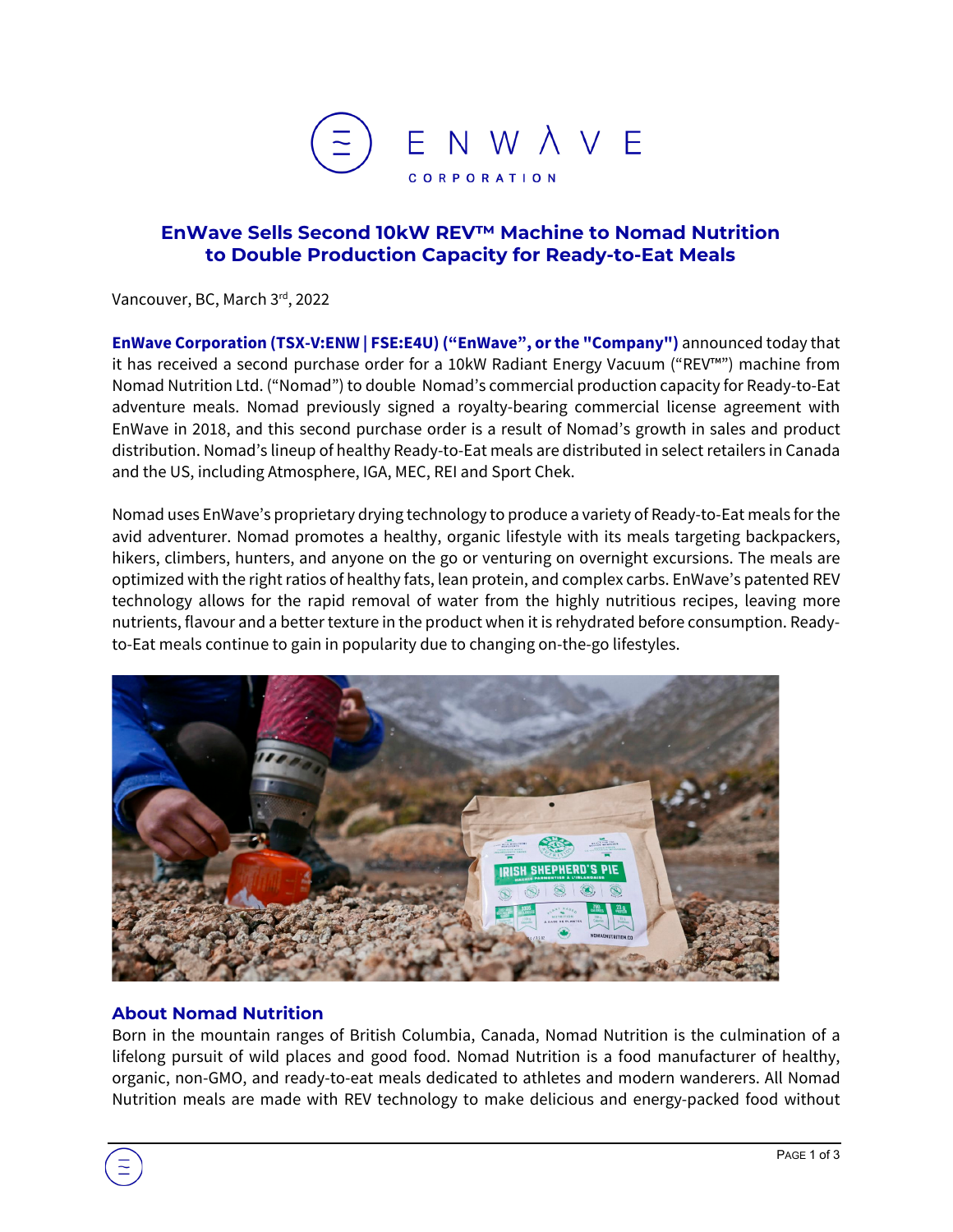compromising on the food's nutritional value. Nomad Nutrition meals are manufactured locally in Burnaby, Canada in a gluten-free, meat-free, and nut-free facility. For more information about Nomad Nutrition, visit [nomadnutrition.co/.](https://www.nomadnutrition.co/)

## **About EnWave**

EnWave is a global leader in the innovation and application of vacuum microwave dehydration. From its headquarters in Vancouver, BC, EnWave has developed a robust intellectual property portfolio, perfected its Radiant Energy Vacuum (REV™) technology, and transformed an innovative idea into a proven, consistent, and scalable drying solution for the food, pharmaceutical and cannabis industries that vastly outperforms traditional drying methods in efficiency, capacity, product quality, and cost.

With more than forty-five royalty-generating partners spanning twenty countries and five continents, EnWave's licensed partners are creating profitable, never-before-seen snacks and ingredients, improving the quality and consistency of their existing offerings, running leaner and getting to market faster with the company's patented technology, licensed machinery, and expert guidance.

In addition, EnWave established a Limited Liability Corporation, NutraDried Food Company, LLC, to manufacture, market and sell REV-dried snack products within North America, including the popular Moon Cheese<sup>®</sup> brand, and serve as a co-manufacturer for third parties.

EnWave's strategy is to sign royalty-bearing commercial licenses with food and cannabis producers who want to dry better, faster and more economical than freeze drying, rack drying and air drying, and enjoy the following benefits:

- Food and ingredients companies can produce exciting new products, reach optimal moisture levels up to seven times faster, and improve product taste, texture, color and nutritional value.
- Cannabis producers can dry four to six times faster, retain 20% more terpenes and 25% more cannabinoids, and achieve at least a 3-log reduction in crop-destroying microbes.

Learn more at EnWave.net.

## **EnWave Corporation**

Mr. Brent Charleton, CFA President and CEO

For further information:

Brent Charleton, CFA, President and CEO at +1 (778) 378-9616 E-mail[: bcharleton@enwave.net](mailto:bcharleton@enwave.net)

Dan Henriques, CFO at +1 (604) 835-5212 E-mail[: dhenriques@enwave.net](mailto:dhenriques@enwave.net)